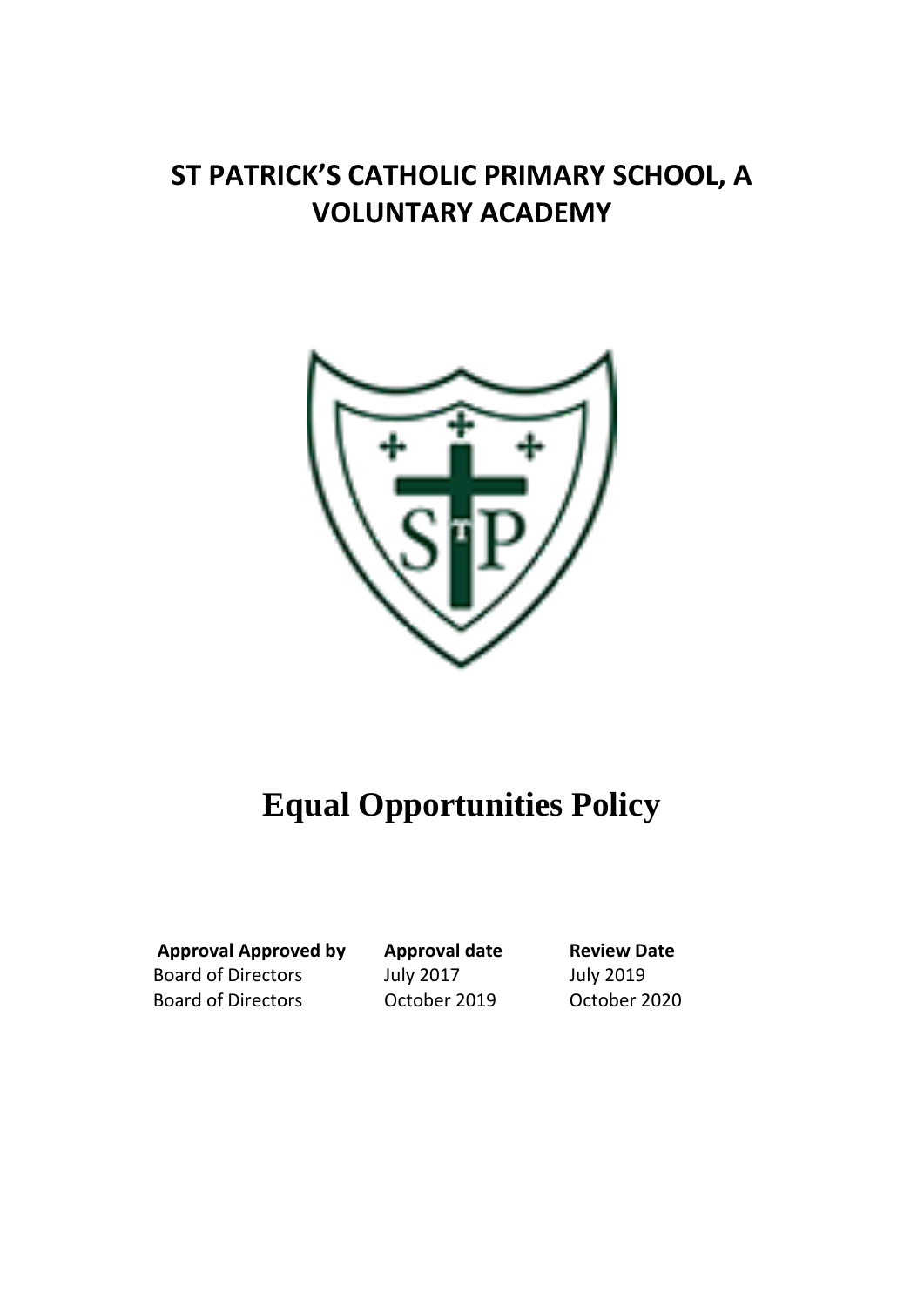#### **TABLE OF CONTENTS**

| <b>1 PURPOSE</b>                                      |  |
|-------------------------------------------------------|--|
| <b>2 APPLICABILITY</b>                                |  |
| <b>3 ROLES AND RESPONSIBILITIES</b>                   |  |
| <b>4 PRINCIPLES</b>                                   |  |
|                                                       |  |
| <b>5 PROTECTED CHARACTERISTICS</b>                    |  |
| <b>6 DISCRIMINATION, VICTIMISATION AND HARASSMENT</b> |  |
| <b>7 POSITIVE ACTION</b>                              |  |
| <b>8 RECRUITMENT</b>                                  |  |
| 9 PAY                                                 |  |
|                                                       |  |
| <b>10 IMPACT ASSESSMENT</b>                           |  |
| <b>11 TRAINING</b>                                    |  |
|                                                       |  |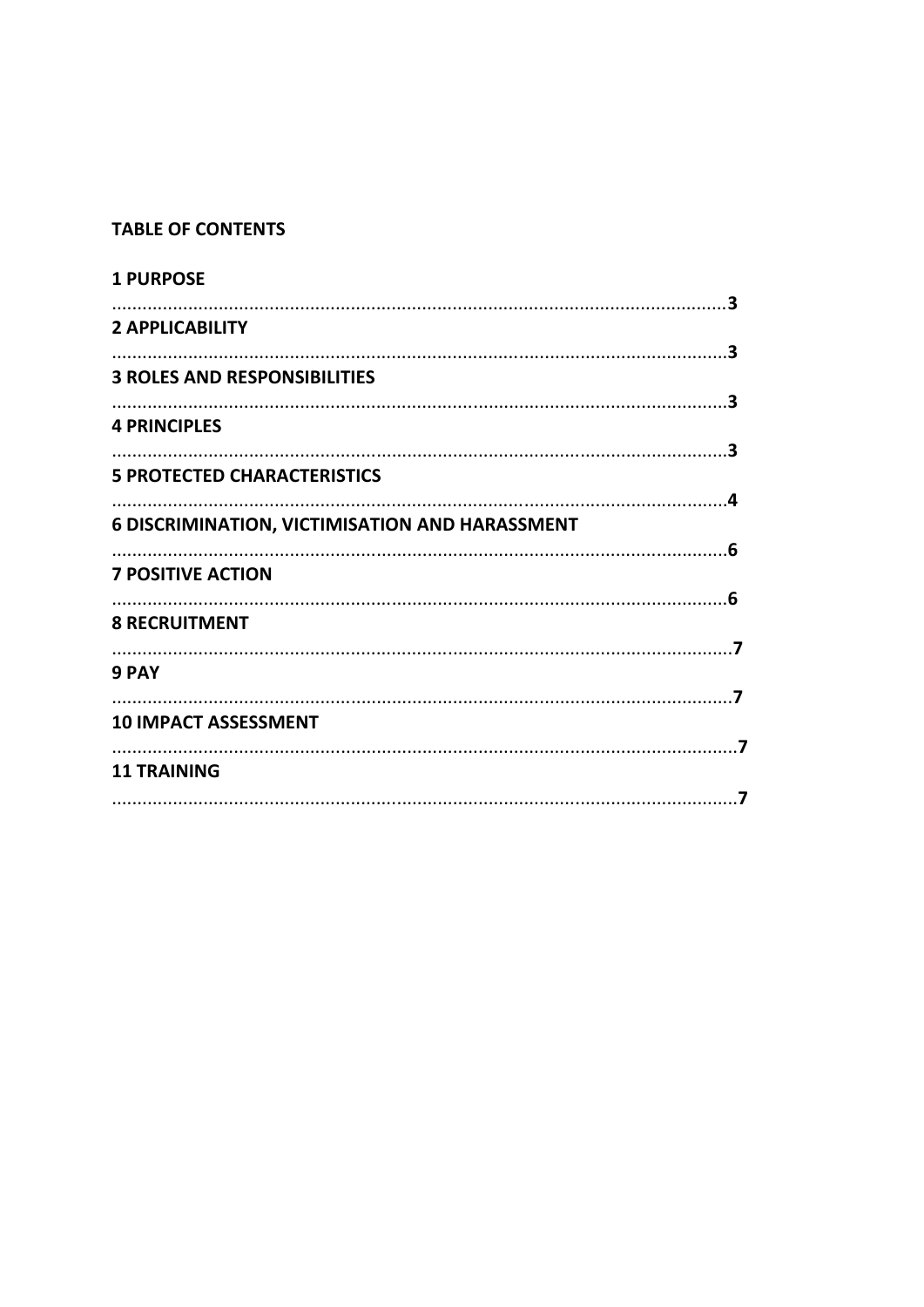#### **1 Purpose**

1.1 The purpose of this policy is to provide equality and fairness for all and to ensure staff are not treated unfairly on the grounds of age, disability, gender reassignment, marriage and civil partnership, pregnancy and maternity, race, religion or belief, sex, sexual orientation.

# **2 Applicability**

2.1. This policy applies to all employees within the CMAT, whether permanent or on a fixed term contract. Specific sections of the policy also apply to job applicants to the CMAT.

### **3 Roles and Responsibilities**

3.1 The CMAT along with the Local Governing Body is responsible for the implementation and compliance of this policy.

3.2 Headteachers/Line Managers are responsible for ensuring:

- This policy is implemented and operates effectively in their span of control.
- All employees are aware of the requirements of this policy and their individual responsibilities.
- All employment matters are dealt with in a fair and consistent manner and are appropriately documented.
- Any concerns raised under the scope of this policy are treated seriously and sensitively.
- 3.3 Employees are responsible for:
- Not unlawfully discriminating in any employment practice or process.
- Raising with management any suspected discriminatory acts or practice.
- Co-operating with measures introduced to ensure equality of opportunity
- Refraining from harassment or intimidation of others

• Refraining from victimising an employee who has made allegations or complaints of discrimination or who has provided information about such discrimination

### **4 Principles**

4.1 The CMAT is an Equal Opportunities Employer and is committed to eliminating discrimination and encouraging cultural diversity amongst its workforce. The CMAT aims for its workforce to be truly representative of the community it serves and that each employee feels respected and able to give their best while at work.

4.2 It is the intention of the CMAT that all employees will be treated fairly and equally. The CMAT will ensure as far as possible that no employee or potential employee receives less favourable treatment on the grounds of the following protected characteristics: pregnancy and maternity, gender (including gender, marriage, gender re-assignment); race (including ethnic origin, colour, nationality, language and national origin); disability; sexual orientation; religion, spirituality or belief; age, sex, on their marital or civil partnership status or disadvantaged by any other conditions or requirements which cannot be shown to be justifiable.

#### 4.3 This policy aims to:-

• Reinforce the CMAT's commitment to equal opportunities in employment practice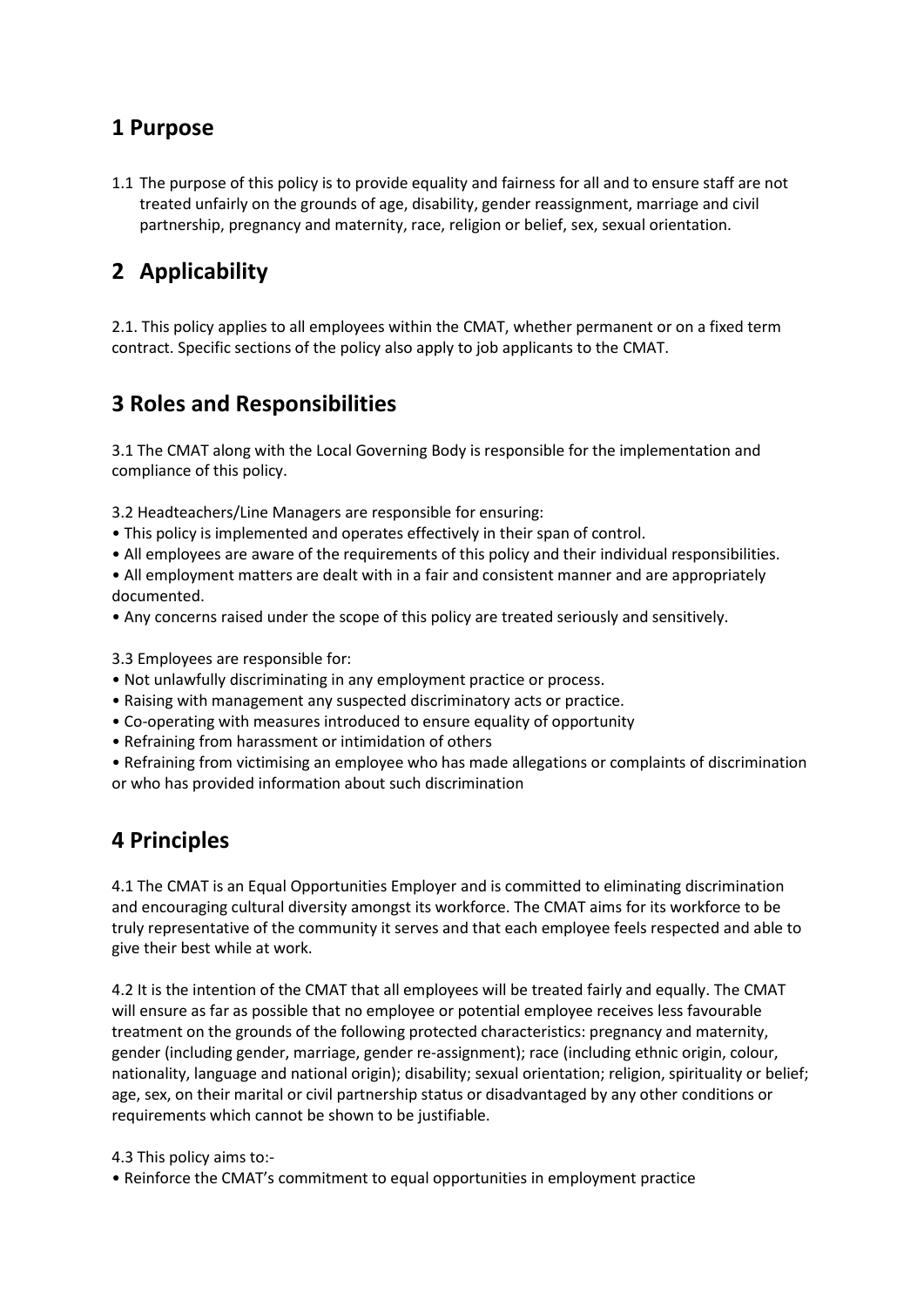• Ensure the CMAT fulfils its legal obligations in accordance with relevant legislation

- Promote a climate in which good equal opportunities practice exists
- Create an environment in which individual differences and the contributions of all CMAT staff are recognised and valued
- Ensure every employee is treated with dignity and respect
- Ensure that any form of intimidation, victimisation, bullying or harassment will not be tolerated
- Ensure training, development and progression opportunities are available to all

• Challenge breaches of equality and regard such breaches as misconduct which may lead to disciplinary proceedings.

4.4 Fairness at work and good job performance go hand in hand. Tackling discrimination helps to attract, motivate and retain staff and enhances the CMAT's reputation as an employer. Eliminating discrimination helps everyone to have an equal opportunity to work and to develop their skills.

4.5 All CMAT employees will be treated fairly and with respect. Selection for employment, promotion, training or any other benefit will be on the basis of aptitude and ability. All CMAT employees will be helped and encouraged to develop their full potential and the talents and resources of the CMAT's workforce will be fully utilised to maximise the efficiency of the organisation.

#### **5 Protected Characteristics**

5.1 All CMAT employees will be treated fairly and equally and will not be discriminated against on the basis of any of the following protected characteristics:

5.2 Age - All CMAT employees will be treated fairly regardless of their age. Employees will not be harassed, victimised, directly or indirectly discriminated against because of their age. Employees will also not be compulsorily retired because of their age. In some circumstances different treatment because of age will not be unlawful if it is objectively justified, and demonstrated that it is a proportionate means of meeting a legitimate aim.

5.3 Disability - A person is disabled if they have a physical or mental impairment which has a substantial and long-term adverse effect on their ability to carry out normal day-to-day activities. This covers all forms of physical, sensory, or mental impairments, including learning disabilities which have lasted more than 12 months.

5.3.1 CMAT employees will not be directly or indirectly discriminated against on the grounds of a disability or treated less favourably because of something connected with a disability. The CMAT is committed to supporting staff to help them overcome a disadvantage resulting from impairment, therefore where a manager knows, or could reasonably be expected to know, a person has a disability, reasonable steps should be taken to support them in working to overcome their disability or anything in connection with their impairment, however, there will be some instances where adjustments are not reasonable.

5.3.2 The CMAT will give fair consideration and selection of applicants with disabilities. Assumptions will not be made about the effect of an impairment on an employee's performance, or their ability to undertake more demanding work. Employees with a disability should also be given attention during the induction process in order to quickly overcome any problems over access or needs for special facilities. All health and safety procedures, must take into account the needs of disabled employees. Where special steps need to be taken this should be discussed with the responsible person in school for health and safety.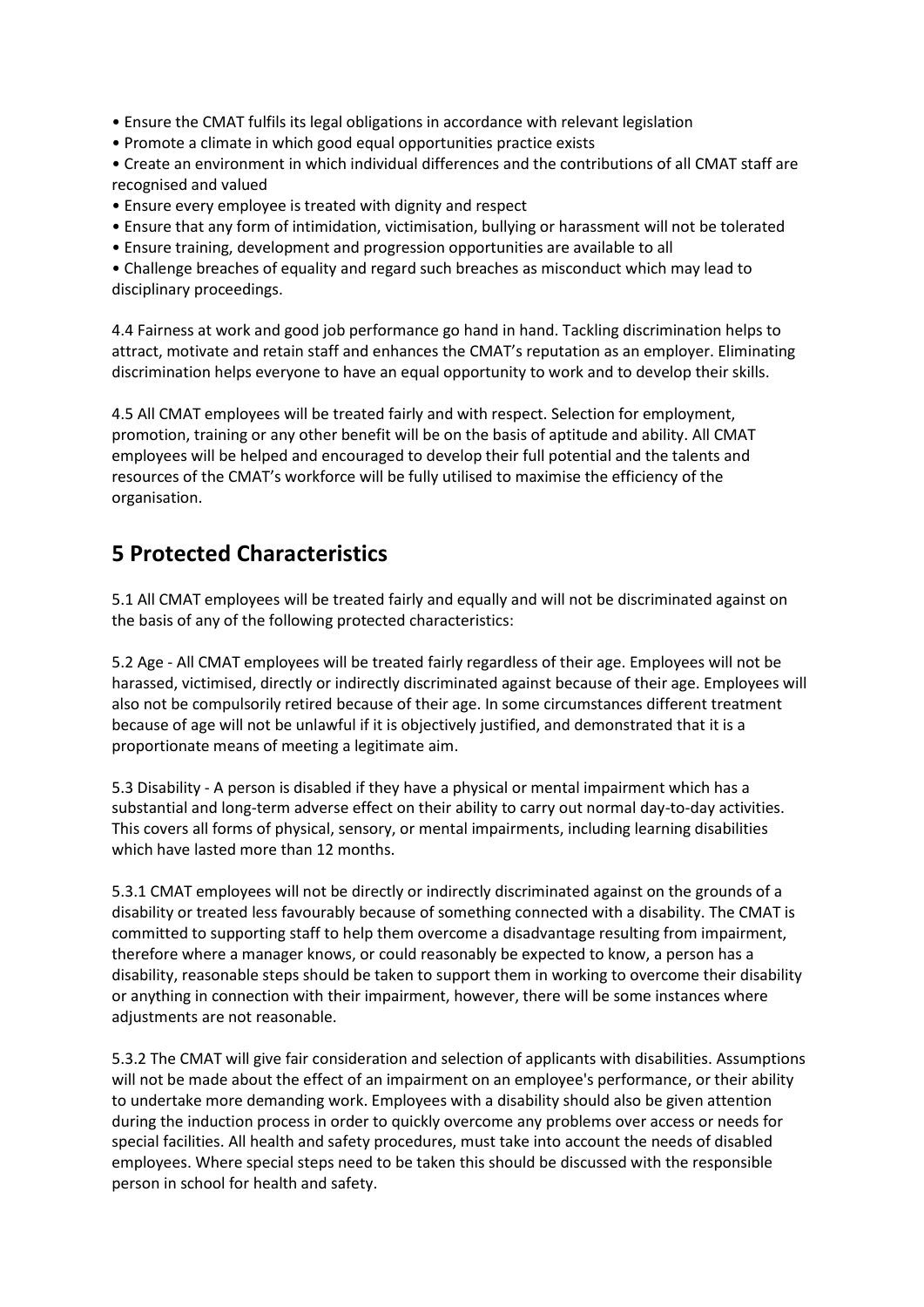5.3.3 Where a disabled employee's performance is unsatisfactory, reasonable adjustment should be considered to improve performance with the employee. It should not be assumed that performance issues are disability related.

5.3.4 Where an employee becomes disabled in the course of employment, steps would be taken to make adjustments to working conditions and/or the physical working environment wherever possible. When an employee becomes incapable of carrying out their normal duties because of a disability then the management of the school in consultation with the employee should consider whether reasonable adjustments might enable the employee to continue in the same or similar job or whether redeployment options available. In the event this is not possible then a decision to terminate the employee's contact may need to be taken under either the CMAT's Capability or Management of Sickness Absence Procedure.

5.3.5 In the event of the need for compulsory redundancies, the CMAT will use the means of selection outlined in its Redundancy Policy. When applying these criteria, the CMAT will give special consideration to the circumstances and performance of employees with a disability. Disability must never be used as criteria for selection for redundancy and if a disabled employee is selected for redundancy, consideration must be given as to whether any reasonable adjustment would remove any disadvantage caused by their disability. Sickness absence directly related to disability is excluded.

5.3 Gender Reassignment - CMAT employees or potential CMAT employees will not be discriminated against on the basis of gender reassignment. A transsexual person is someone who proposes to, starts or has completed a process to change his or her gender. Transsexual people will not be treated less favourably for being absent from work because they propose to undergo, are undergoing or have undergone gender reassignment than they would be treated if they were absent because they were ill or injured.

5.4 Marriage and civil partnership – CMAT employees or job applicants who are married or in a civil partnership will be treated fairly and equally to all others.

5.5 Pregnancy and maternity - The CMAT is committed to protecting a woman against discrimination on the grounds of pregnancy and maternity during the period of her pregnancy and any statutory maternity leave to which she is entitled. An employee's period of absence due to pregnancy-related illness will not be taken into account when making any decision about her employment.

5.6 Race - 'Race' includes colour, nationality and ethnic or national origins and employees of the MAT will not be treated less favourably on the grounds of these characteristics.

5.7 Religion and Belief – Generally CMAT employees and job applicants will not be discriminated against on the basis their religion or beliefs. CMAT employees will be respectful of people with other religions and also of those of the same religion. Religion includes any religion and also a lack of religion, i.e. those who do not follow a religion. There may be some roles within the CMAT that have a genuine occupational requirement (GOR) and where this occurs this will be clearly stated at the point of recruitment advertising.

5.8 Sex - Both male and female employees and job applicants will not be treated less favourably on the basis of their gender.

5.9 Sexual orientation - CMAT employees and job applicants will be treated fairly regardless of their sexual orientation, whether they are bisexual, gay, heterosexual or lesbian.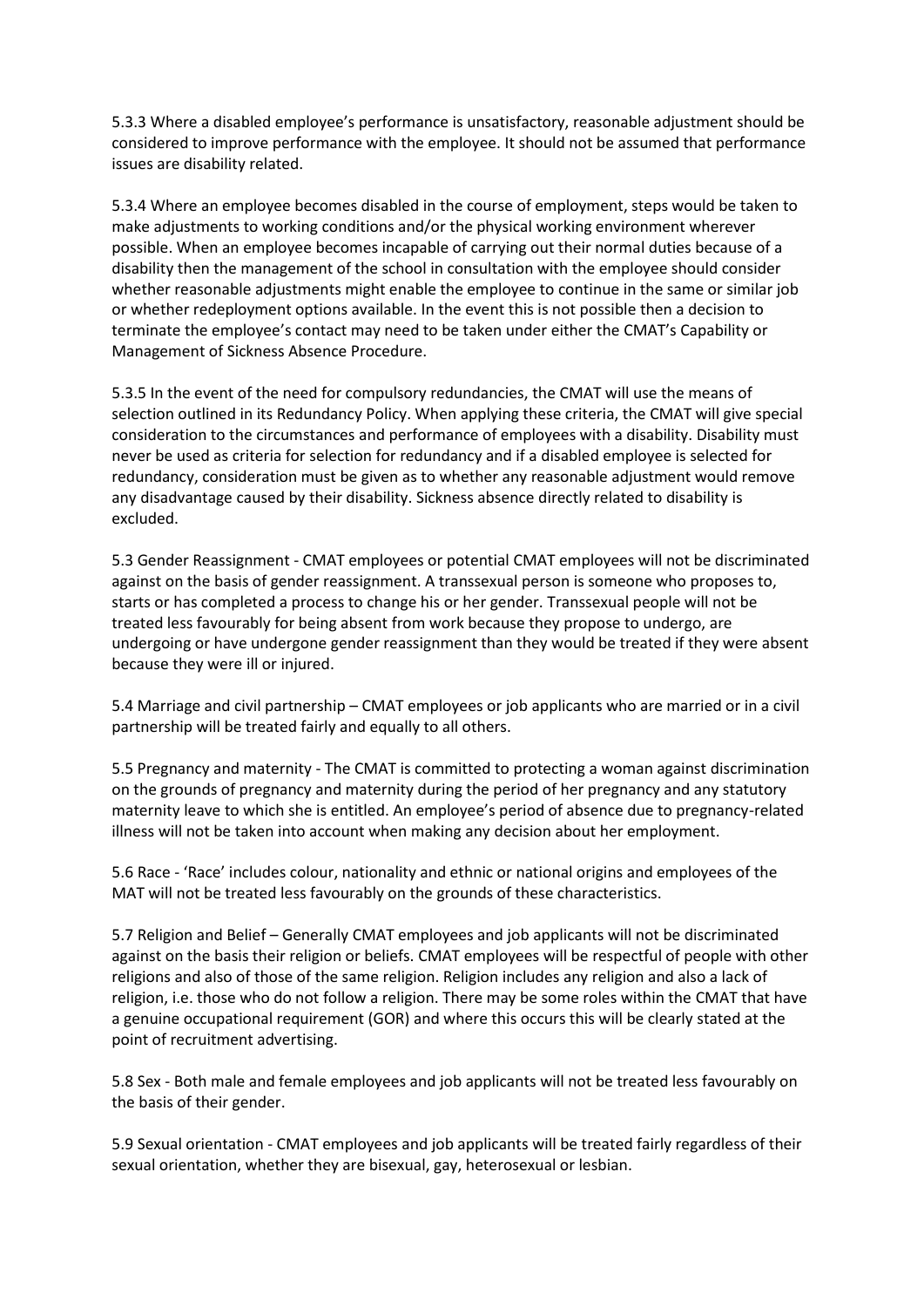### **6 Discrimination, Victimisation and Harassment**

6.1 Direct discrimination - CMAT employees will not be directly discriminated against. Direct discrimination occurs when someone is treated less favourably because of a protected characteristic they have or are thought to have, or because they associate with someone who has a protected characteristic.

6.2 Discrimination by association - CMAT employees will not be discriminated against by association. Discrimination by association is direct discrimination against someone because they associate with another person who possesses a protected characteristic.

6.3 Perception discrimination - CMAT employees will not receive perception discrimination. Perception Discrimination is direct discrimination against an individual because others 'think' they possess a particular protected characteristic. It applies even if the person does not actually possess that characteristic.

6.4 Indirect discrimination - CMAT employees will not suffer indirect discrimination. CMAT policies, practises, rules and procedures will be fair and will not disadvantage people who share a protected characteristic. In some circumstances indirect discrimination can be justified if it is 'a proportionate means of achieving a legitimate aim'.

6.5 Harassment - Harassment is unwanted conduct related to a relevant protected characteristic, which has the purpose or effect of violating an individual's dignity or creating an intimidating, hostile, degrading, humiliating or offensive environment for that individual*.* The CMAT will ensure as far as reasonably practical that employees are not harassed and that they do not find behaviours offensive even if it is not directed at them. MAT employees should also not suffer from harassment because of perception or association. Managers should appropriately deal with instances of harassment and discuss with Human Resources if needed. Please also refer to the Bullying and Harassment Policy.

6.6 Third party harassment - As far as reasonably possible the CMAT will ensure it's employees do not suffer any form of harassment from third parties who are not employees of the organisation, i.e. customers or clients. If an employee is known to have received or has reported receiving harassment from a third party, the employee's Manager will need to ensure reasonable steps are taken to prevent it from happening again.

6.7 Victimisation - CMAT employees will not suffer victimisation. Victimisation occurs when an employee is treated badly because they have made or supported a complaint or raised a grievance under the Equality Act; or because they are suspected of doing so.

# **7 Positive action**

7.1 Where possible the CMAT will take positive action if it is believed that employees or job applicants who share a particular protected characteristic suffer a disadvantage connected to that characteristic, or if their participation in an activity is disproportionately low.

7.2 In some circumstances protected characteristics may be taken into consideration when deciding who to recruit or promote. However, this can only be done when are "as qualified as each other'' for a particular vacancy, meaning that selection assessment on a range of criteria rates them as equally capable of doing the job.